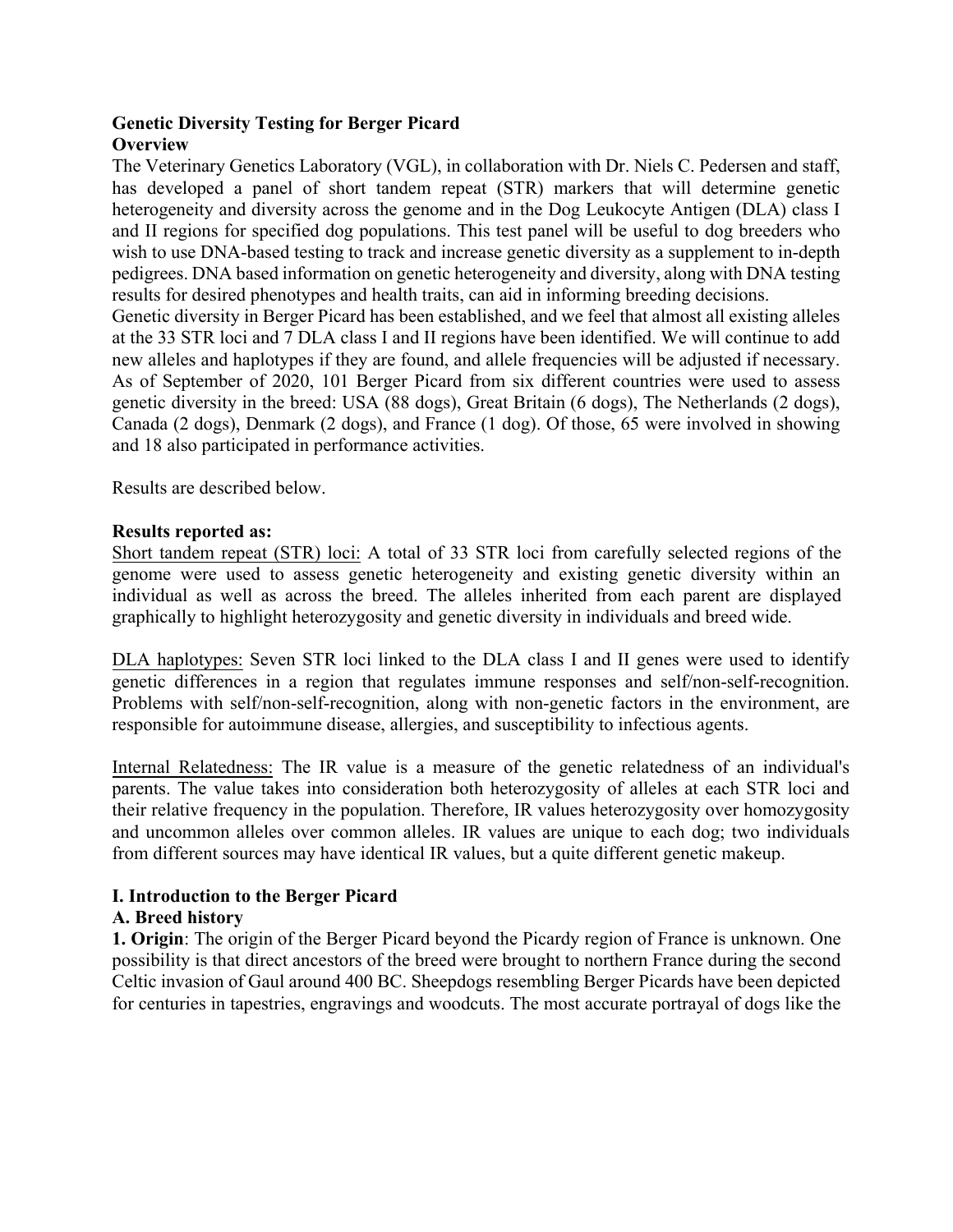Berger Picard is from Livre de chasse (Book of the Hunt) by Gaston Phoebus, in 1387. The picture, entitled Chien de Ferme (farm dogs), portrays dogs closely resembling Picard with large upright ears and J-tails. Another theory is that the Picardy Shepherd did not evolve strictly in the Picardy region of France. Harsh-coated sheep and cattle dogs were typical throughout north Western Europe and some experts believe that the Berger Picard is related to the well-known Briard and Beauceron, which may be related in turn to Dutch and Belgian Shepherds [1-3]. A genetic study reported in 2018 suggested that a common herding dog existed across Europe prior to 1859 and gave rise to the French Berger Picard, 5 Italian herding breeds and the German Shepherd [4]. What is certain is that dogs of similar type were well known in France by the middle of the 19th century. These dogs were of several types, long hair (Berger de Brie or Briard) and short hair (Berger de Beauce or Beaceron). Dogs with a mid-length coat were ignored for some time, but finally became recognized as the Berger de Picardie (or Picard). The Berger Picard made its first appearance as a breed in a French dog show in 1863, and was judged in the same class as Beaucerons and Briards. **2. Recent history [**1-3] In spite of some success in dog shows, the breed did not enjoy great popularity outside of farms and was further decimated by the ravages of World War I. Dogs were concentrated on the farms of north-eastern France and the trench warfare in the Somme reduced the original stock to near extinction. However, the breed managed a small resurgence on farms, dog shows and herding trials, being officially recognized by the French Shepherd Club in 1925. World War II brought food rations and made it difficult to feed large size dogs outside of farms and dogs maintained by peasants were not usually registered. After WWII, breeders of the Bouvier des Flanders sought to rebuild their breed by searching Picardy for typical subjects for breeding. Registration records showed that Radjah de la Bohème was bred to Wax de la Bohème in early 1950 to produce a fawn male (Yucca des Hauts-Chesnaux) and a brindle female (Yasmina des Hauts-Chesnaux). These two dogs became important founders of the restored Berger Picard breed. The Club Les Amis du Berger Picard was officially recognized in 1959 and a new breed standard for the Berger Picard was approved by the Société Centrale Canine in 1964. The Les Amis du Berger Picard now has over 250 members with breed clubs in Switzerland, Belgium, the Netherlands, and Germany. Picard breeders can also be found in Austria, Denmark, Sweden, Norway, Italy, Great Britain, the Czech Republic, Canada and the United States. The breed was accepted by the Fédération Cynologique Internationale (FCI) in 1995, and the present FCI standard was drawn up in 2008. The Berger Picard Club of America was formed in 2006 to help promote and protect this breed [2], and it was fully recognized in the herding group by the American Kennel Club in 2015 [3]. It is currently ranked 144 of 196 breeds in popularity among the AKC registries [3]. The Berger Picard is also recognized by the Canadian Kennel Club in the Herding Group. The interim breed standard for the Picardy Sheepdog was approved, and the breed was accepted to the import register of the United Kennel Club in 2014. There are currently around 3500 Berger Picard in France, 500 in Germany, and 400 in the United States and Canada.

The Berger Picard, like breeds such as the Collie, German Shepherd and Dalmatian, has gained recent fame and an associated boost in popularity through modern movies. The expressive look of the Berger Picard has led them to starring roles in three major movies, *Daniel and the Superdogs* (2004), *Because of Winn-Dixie (2005)*, and *Are We Done Yet?* (2007) [1].

#### **B. Appearance** [1-3]

The Berger Picard is a medium-sized, well-muscled dog, with large erect ears, tousled weather resistant mid-length coat, long tail and thick eyebrows, and an expressive face. Males are 23-½ to 25- $\frac{1}{2}$  inches (60-65 cm) at the withers, females 21- $\frac{1}{2}$  to 23- $\frac{1}{2}$  inches (55-60 cm), and weight 50-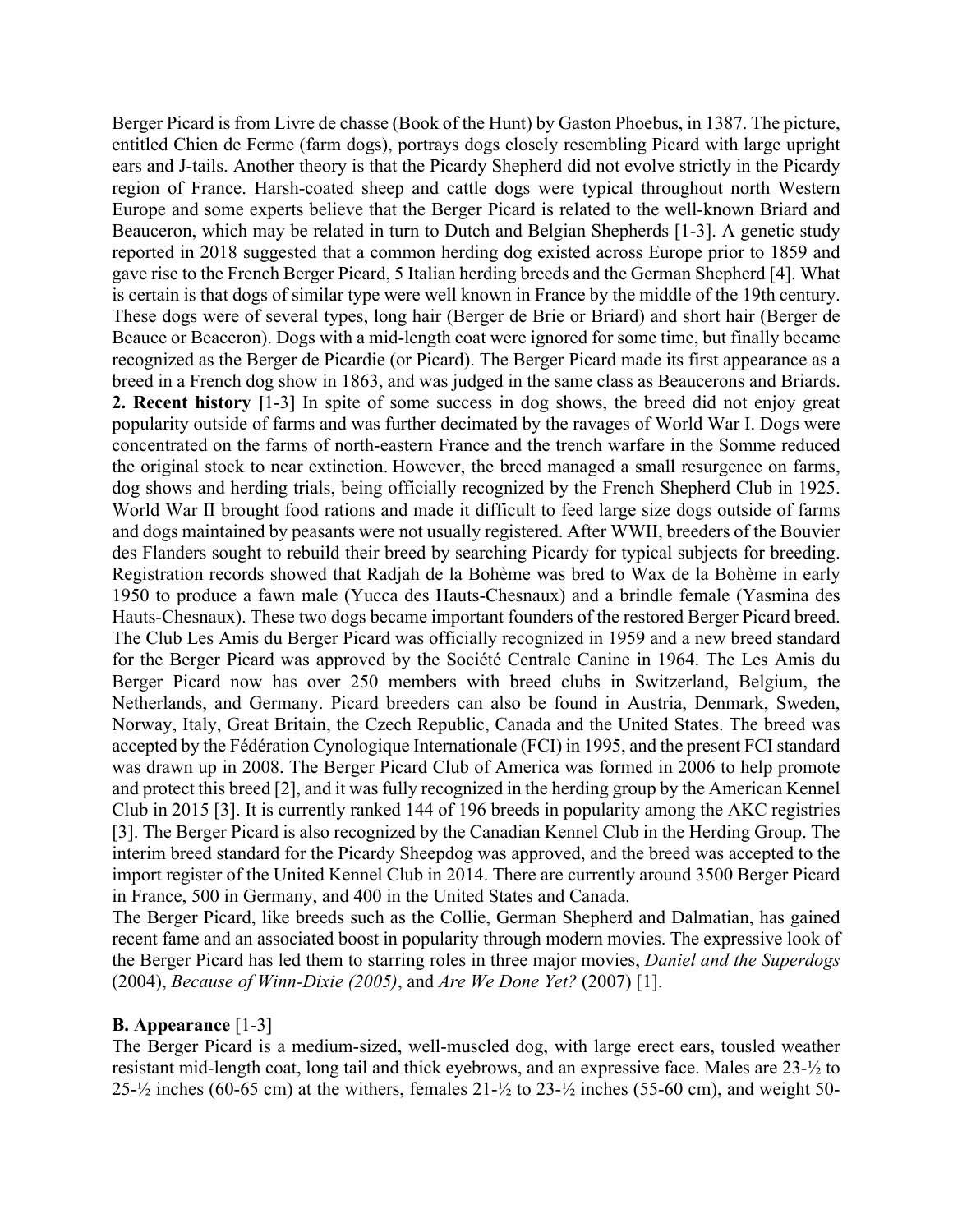70 lb. (23-32 kg) [2]. Five key points of the breed include: 1). athletically built dog of rustic appearance; 2). efficient gait with effortless, fluid movement; 3) head with ears held naturally erect, possessing an intelligent and alert expression; 4). crisp, harsh outer coat; 5) long tail, reaching the hock, ending with a J shaped hook [1, 2].

The coat of the Berger Picard goes through at least 4 stages from puppyhood to adulthood [2]. The puppy coat is fine and soft with dark markings on head and neck. It does not mat and requires little brushing. The juvenile coat is thick and luscious, the dark head and neck markings remain, and long unruly hair (griffonage) on face is starting to grow. The adolescent coat around 12 months to 2 years has a wiry texture. There may be dark undertone appearing in the fawns. Eyebrows and beard fully grown. The adult coat is thick with a crunchy texture, while the undercoat is fine and dense. The topcoat is somewhat stiff and harsh with slight clumping when not brushed out. The correct length of coat is around 3 inches. If not brushed regularly, the coat can become too long and unkempt. Aged Berger Picard often develop graying of the muzzle and eyebrows.

The Picard coat comes in two basic colors, fawn and gray (a darker mixture of browns, grays, silver and black) [2]. The dark multicolored gray is referred to as brindle. A dark fawn (fawn with black or gray points on topcoat and grayish undercoat) is the most popular color, while the paler or true fawn has lost popularity.

## **C. Temperament** [1-3]

Berger Picard tend to be laid back and mellow but can be reserved towards strangers. They are energetic and intelligent with a sensitive and assertive disposition that responds quickly to obedience training. Although energetic, they are not excessive barkers. Berger Picard are playful and mischievous, making them endearing companions. However, like many herding breeds, they require considerable human companionship. Their enthusiasm towards other people and animals can require obedience training and plenty of positive socialization during the first two years of life.

#### **II. Genetic diversity studies of contemporary Berger Picard**

#### **A. Population genetics based on 33 STR loci on 25 canine autosomes**

STR markers are highly polymorphic and have great power to determine genetic differences among individuals and breeds. The routine test panel contains 33 STRs consisting of those that are recommended for universal parentage determination for domestic dogs by the International Society of Animal Genetics (ISAG) and additional markers developed by the VGL for forensic purposes [10, 11]. Each STR locus is made up of 7 to 27 different alleles (avg. 15.4 alleles/locus) when tested across many breeds of dogs. Each breed, having evolved from a small number of founders and having been exposed to artificial genetic bottlenecks will end up with only a portion of the total available diversity. Artificial genetic bottlenecks include such things as popular sire effects, geographic isolation, catastrophes, outbreaks of disease, and ups and downs in popularity which can lead to increases and decreases in population size. The alleles identified at each of the 33 STR loci and their relative frequencies for the 101 Berger Picard individuals are listed in Table 1.

| <b>AHT121</b> | <b>AHT137</b> | <b>AHTH130</b> | AHTh171-A  | AHTh260     | AHTk211    |  |
|---------------|---------------|----------------|------------|-------------|------------|--|
| 96(0.064)     | 131 (0.030)   | 121(0.163)     | 219(1.000) | 242 (0.579) | 91 (0.307) |  |
| 98 (0.426)    | 137(0.084)    | 123(0.173)     |            | 244(0.233)  | 95 (0.139) |  |
| 100(0.401)    | 147(0.703)    | 127(0.005)     |            | 248 (0.188) | 97 (0.554) |  |
| 102(0.109)    | 149(0.183)    | 131 (0.441)    |            |             |            |  |

**Table 1.** Alleles and their frequencies for 33 STR markers in Berger Picard (n=101). Alleles found in ≥90% of dogs are bolded.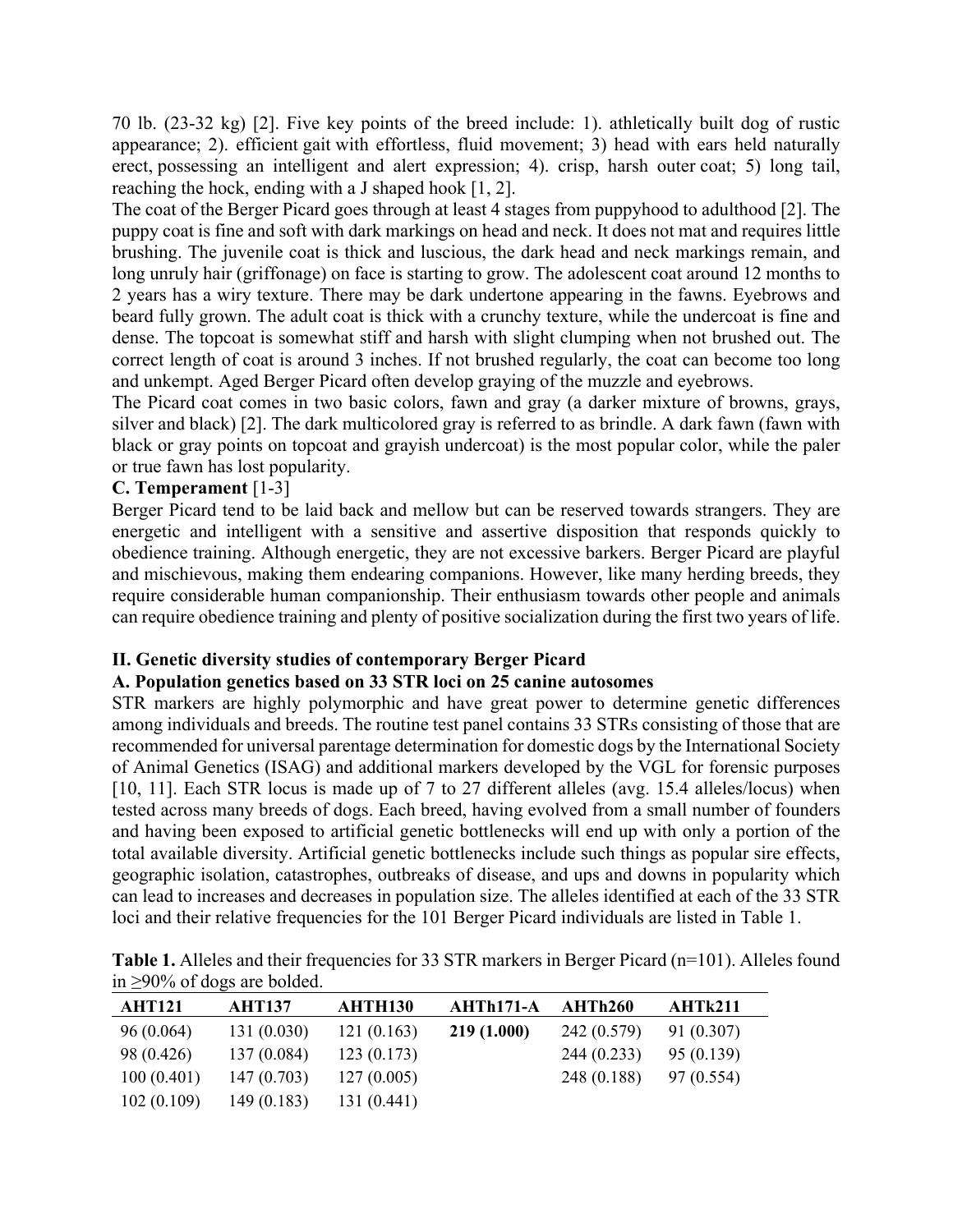137 (0.218)

| AHTk253                 | C22.279                  | <b>FH2001</b>    | <b>FH2054</b>   | <b>FH2848</b>    | <b>INRA21</b>    |
|-------------------------|--------------------------|------------------|-----------------|------------------|------------------|
| 284 (0.762)             | 116 (0.252)              | 132 (0.074)      | 156(0.035)      | 236 (0.475)      | 95 (0.297)       |
| 286 (0.020)             | 118 (0.723)              | 144 (0.079)      | 164(0.084)      | 238 (0.421)      | 97 (0.262)       |
| 288 (0.064)             | 124(0.025)               | 148 (0.079)      | 168(0.010)      | 240 (0.104)      | 101(0.441)       |
| 292 (0.153)             |                          | 152 (0.767)      | 172 (0.376)     |                  |                  |
|                         |                          |                  | 176 (0.490)     |                  |                  |
|                         |                          |                  | 180 (0.005)     |                  |                  |
|                         |                          |                  |                 |                  |                  |
| <b>INU005</b>           | <b>INU030</b>            | <b>INU055</b>    | <b>LEI004</b>   | <b>REN105L03</b> | <b>REN162C04</b> |
| 110 (0.292)             | 144 (0.020)              | 210 (0.960)      | 85 (0.540)      | 233 (0.842)      | 200 (0.030)      |
| 122(0.495)              | 146 (0.109)              | 214 (0.010)      | 95 (0.460)      | 241 (0.158)      | 206 (0.752)      |
| 126(0.213)              | 150 (0.871)              | 220 (0.030)      |                 |                  | 208 (0.218)      |
|                         |                          |                  |                 |                  |                  |
| <b>REN169D01</b>        | <b>REN169O18</b>         | <b>REN247M23</b> | <b>REN54P11</b> | <b>REN64E19</b>  | <b>VGL0760</b>   |
| 212(0.025)              | 164(0.158)               | 268 (0.851)      | 222 (0.005)     | 147 (0.069)      | 13(0.015)        |
| 214 (0.144)             | 168 (0.366)              | 270 (0.025)      | 226 (0.020)     | 151(0.005)       | 14(0.005)        |
| 218 (0.005)             | 170 (0.475)              | 272 (0.005)      | 232 (0.678)     | 153(0.030)       | 15(0.089)        |
| 220 (0.827)             |                          | 274 (0.119)      | 234 (0.297)     | 155 (0.896)      | 16(0.005)        |
|                         |                          |                  |                 |                  | 20.2(0.005)      |
|                         |                          |                  |                 |                  | 21.2 (0.668)     |
|                         |                          |                  |                 |                  | 22.2 (0.198)     |
|                         |                          |                  |                 |                  | 23.2(0.015)      |
|                         |                          |                  |                 |                  |                  |
| <b>VGL0910</b>          | <b>VGL1063</b>           | <b>VGL1165</b>   | <b>VGL1828</b>  | <b>VGL2009</b>   | <b>VGL2409</b>   |
| 16.1(0.005)             | 8(0.485)                 | 16(0.020)        | 18(0.050)       | 9(0.292)         | 15(0.015)        |
| 17.1 (0.490)            | 10(0.054)                | 17 (0.366)       | 19(0.950)       | 11(0.540)        | 17 (0.178)       |
| 18.1 (0.054)            | 14 (0.020)               | 18(0.005)        |                 | 13 (0.168)       | 18 (0.678)       |
| 19.1 (0.030)            | 18 (0.030)               | 20 (0.470)       |                 |                  | 18.1 (0.010)     |
| 20.1 (0.010)            | 19 (0.317)               | 26(0.020)        |                 |                  | 19 (0.119)       |
| 21.1 (0.411)            | 20(0.094)                | 27(0.035)        |                 |                  |                  |
|                         |                          | 28 (0.084)       |                 |                  |                  |
|                         |                          |                  |                 |                  |                  |
| <b>VGL2918</b>          | <b>VGL3008</b>           | <b>VGL3235</b>   |                 |                  |                  |
| 13 (0.158)              | 14 (0.074)<br>15 (0.594) | 14 (0.955)       |                 |                  |                  |
| 14 (0.139)<br>15(0.005) | 18 (0.218)               | 16(0.045)        |                 |                  |                  |
| 17.3 (0.693)            | 19 (0.109)               |                  |                 |                  |                  |
|                         |                          |                  |                 |                  |                  |
| 18.3 (0.005)            | 20(0.005)                |                  |                 |                  |                  |

The most striking finding was the low number of alleles (1-6) found at most loci (except for VGL0760 and VGL1165). Of particular interest is AHTh171-A, where all 101 dogs tested shared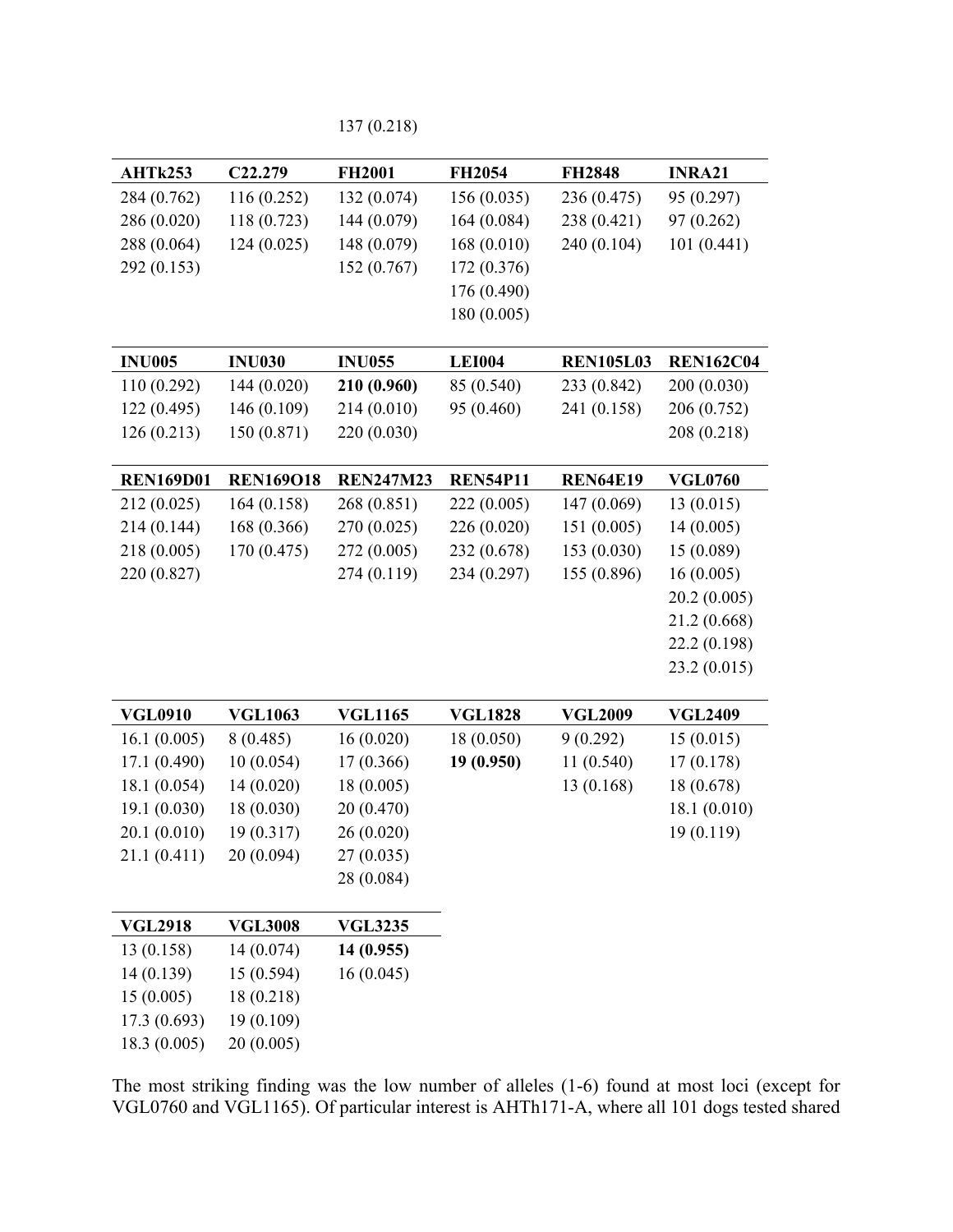the same allele (**Table 1**). For three other loci (INU055, VGL1828, and VGL3235), a single allele also occurred in >90% of dogs tested (**Table 1**). These four alleles are most likely associated with regions of the genome involving traits critical for maintaining the breed standard. Additional alleles may be discovered within the breed as more individuals are tested, but likely at low number and frequency.

## **B. Assessment of population diversity using standard genetic parameters**

Alleles for each of the 33 STR loci listed in Table 1 and their respective frequencies are used to determine basic genetic parameters for the population (**Table 2**). These parameters include the number of alleles found at each locus (**Na**); the number of effective alleles (**Ne**) per locus (i.e., the number of alleles that contribute most to genetic differences/heterozygosity); the observed or actual heterozygosity (**Ho**) that was found; the heterozygosity that would be expected (**He**) if the existing population was in Hardy-Weinberg equilibrium (i.e., random breeding); and the coefficient of inbreeding (**F**) derived from the Ho and He values. F values close to 0 indicate that all dogs tested have completely different alleles at each of the 33 loci, whereas F values close to 1 indicate that every individual would be genetically indistinguishable at each of the 33 STR loci.

**Table 2.** Standard Genetic Assessment of a population consisting of 101 Berger Picard based on 33 autosomal STR loci.  $SE =$  standard error.

|                                    |  | Na Ne Ho He F |                             |
|------------------------------------|--|---------------|-----------------------------|
| <b>Mean</b> 3.85 2 0.44 0.44 0.005 |  |               |                             |
| SE -                               |  |               | $0.27$ 0.11 0.04 0.03 0.014 |

The average number of alleles (Na) identified in this group of 101 Berger Picard represented 25% of alleles known to exist at each of these loci in all canids tested at the VGL (3.85 out of 15.4). This is the lowest amount of retained canid genetic diversity observed in any breed to date. It is even lower than the retained canid-wide genetic diversity of the Swedish Vallhund (31.9%), Irish Red and White Setter (34.8%) and Flat Coated Retriever (38.6%). It is also less than half of the retained canid genetic diversity of the most genetically diverse breeds such as the Golden Retriever (54.5%), Toy Poodle (55.6%) and Standard Poodle (58%).

The 101 Berger Picard had an average of 3.85 alleles per locus (Na), while the Ne in this group of dogs averaged 2 alleles per locus. This means that 52% of the alleles (2 out of 3.85) found in this cohort accounted for most of the existing heterogeneity (heterogeneity = genotypic variation = phenotypic variation). This is typical for most pure breeds of dogs.

The observed (actual) heterozygosity of this group of 101 dogs was 0.44, which was the same value as the expected heterozygosity (He) calculated for a population in Hardy-Weinberg equilibrium (HWE). This yielded a coefficient of inbreeding (F) of 0.005, thus indicating a 0.5% excess in population-wide homozygosity over the expected for a random breeding population. Therefore, it appears that breeders have done a good job in maintaining HWE by selecting lesser related parents from the existing population.

# **C. Standard genetic assessment values for individual STR loci**

The allele frequencies can be also used to perform a standard genetic assessment of heterozygosity at each of the 33 autosomal STR loci (**Table 3**). This provides an estimate of genetic similarities in the specific regions of the genome that are associated with each STR marker. Phenotypic differences equate to genotypic differences. Therefore, alleles that are widely shared across the population are indicators that positive selection is occurring for certain desired traits. The number of alleles (Na) found in individual STR loci for this cohort ranged from 1 to 8 alleles per locus, while the Ne ranged from 1.0 to 3.352 alleles per locus. The observed heterozygosity (Ho) for an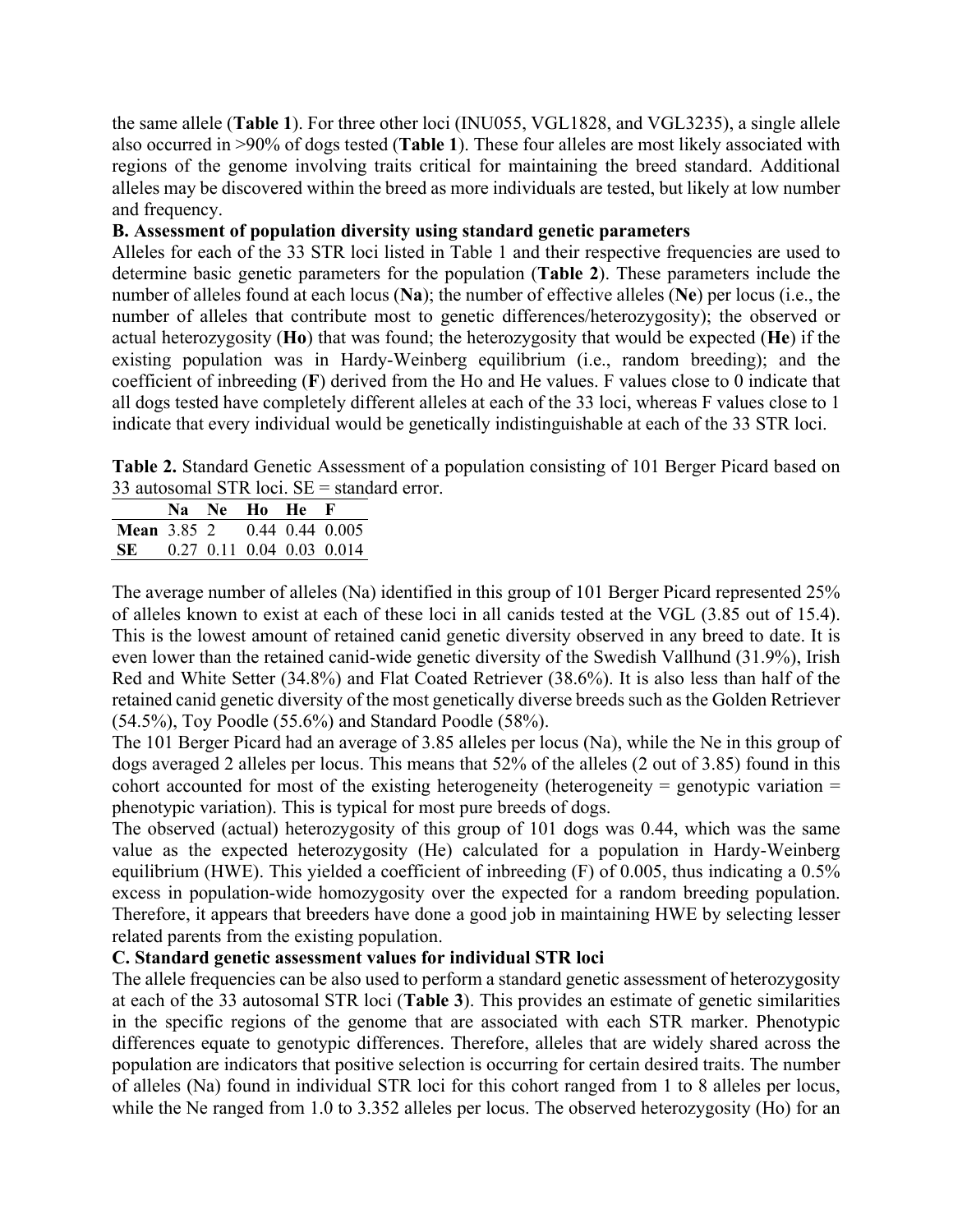individual STR locus ranged from 0 to 0.792, while He ranged from 0 to 0.702 (**Table 3**). Loci with the lowest Ho and He values contributed the least to heterozygosity and are possibly involved with traits that are most important in maintaining standard breed characteristics. Conversely, loci with high Ho and He values are more genetically variable and thus associated with phenotypic variation within the breed.

Of the 33 loci, 17 had values of  $F \ge 0.00$ , whereas 16 had negative F values. The loci with positive F values were under greater positive selection and therefore within regions of the genome that tend to be associated with desired breed-specific traits. However, the influences of these various inbred, neutral and outbred regions of the genome defined by these 33 STR loci have been kept in good balance by Berger Picard breeders as evidenced by the nearly zero average F value for the population as a whole (**Table 2**).

| Locus            | N   | Na             | Ne           | Ho               | He               | F                |
|------------------|-----|----------------|--------------|------------------|------------------|------------------|
| <b>AHT121</b>    | 101 | 4              | 2.79         | 0.66             | 0.64             | $-0.03$          |
| <b>AHT137</b>    | 101 | 4              | 1.87         | 0.46             | 0.46             | 0.019            |
| <b>AHTH130</b>   | 101 | 5              | 3.35         | 0.79             | 0.7              | $-0.13$          |
| AHTh171-A        | 101 | $\mathbf{1}$   | $\mathbf{1}$ | $\boldsymbol{0}$ | $\boldsymbol{0}$ | $\boldsymbol{0}$ |
| AHTh260          | 101 | 3              | 2.35         | 0.49             | 0.58             | 0.156            |
| AHTk211          | 101 | 3              | 2.38         | 0.6              | 0.58             | $-0.04$          |
| AHTk253          | 101 | $\overline{4}$ | 1.64         | 0.33             | 0.39             | 0.164            |
| C22.279          | 101 | 3              | 1.7          | 0.42             | 0.41             | $-0.01$          |
| <b>FH2001</b>    | 101 | $\overline{4}$ | 1.65         | 0.4              | 0.39             | $-0.01$          |
| FH2054           | 101 | 6              | 2.56         | 0.6              | 0.61             | 0.01             |
| <b>FH2848</b>    | 101 | 3              | 2.42         | 0.64             | 0.59             | $-0.1$           |
| <b>INRA21</b>    | 101 | 3              | 2.85         | 0.61             | 0.65             | 0.054            |
| <b>INU005</b>    | 101 | 3              | 2.66         | 0.6              | 0.62             | 0.033            |
| <b>INU030</b>    | 101 | 3              | 1.3          | 0.26             | 0.23             | $-0.13$          |
| <b>INU055</b>    | 101 | 3              | 1.08         | 0.08             | 0.08             | $-0.03$          |
| <b>LEI004</b>    | 101 | $\overline{2}$ | 1.99         | 0.41             | 0.5              | 0.183            |
| <b>REN105L03</b> | 101 | $\overline{c}$ | 1.36         | 0.26             | 0.27             | 0.035            |
| <b>REN162C04</b> | 101 | 3              | 1.63         | 0.38             | 0.39             | 0.024            |
| <b>REN169D01</b> | 101 | $\overline{4}$ | 1.42         | 0.29             | 0.3              | 0.028            |
| <b>REN169O18</b> | 101 | 3              | 2.6          | 0.61             | 0.62             | 0.002            |
| <b>REN247M23</b> | 101 | $\overline{4}$ | 1.35         | 0.24             | 0.26             | 0.087            |
| <b>REN54P11</b>  | 101 | $\overline{4}$ | 1.82         | 0.47             | 0.45             | $-0.03$          |
| <b>REN64E19</b>  | 101 | $\overline{4}$ | 1.24         | 0.21             | 0.19             | $-0.09$          |
| <b>VGL0760</b>   | 101 | 8              | 2.02         | 0.47             | 0.51             | 0.08             |
| <b>VGL0910</b>   | 101 | 6              | 2.42         | 0.61             | 0.59             | $-0.05$          |
| <b>VGL1063</b>   | 101 | 6              | 2.87         | 0.72             | 0.65             | $-0.11$          |
| <b>VGL1165</b>   | 101 | 7              | 2.74         | 0.62             | 0.64             | 0.019            |
| <b>VGL1828</b>   | 101 | $\overline{c}$ | 1.1          | 0.08             | 0.09             | 0.158            |
| <b>VGL2009</b>   | 101 | $\overline{3}$ | 2.47         | 0.6              | 0.6              | $-0.02$          |
| <b>VGL2409</b>   | 101 | 5              | 1.98         | 0.47             | 0.49             | 0.058            |

**Table 3**. Standard Genetic Assessment of individual STR loci for 101 Berger Picard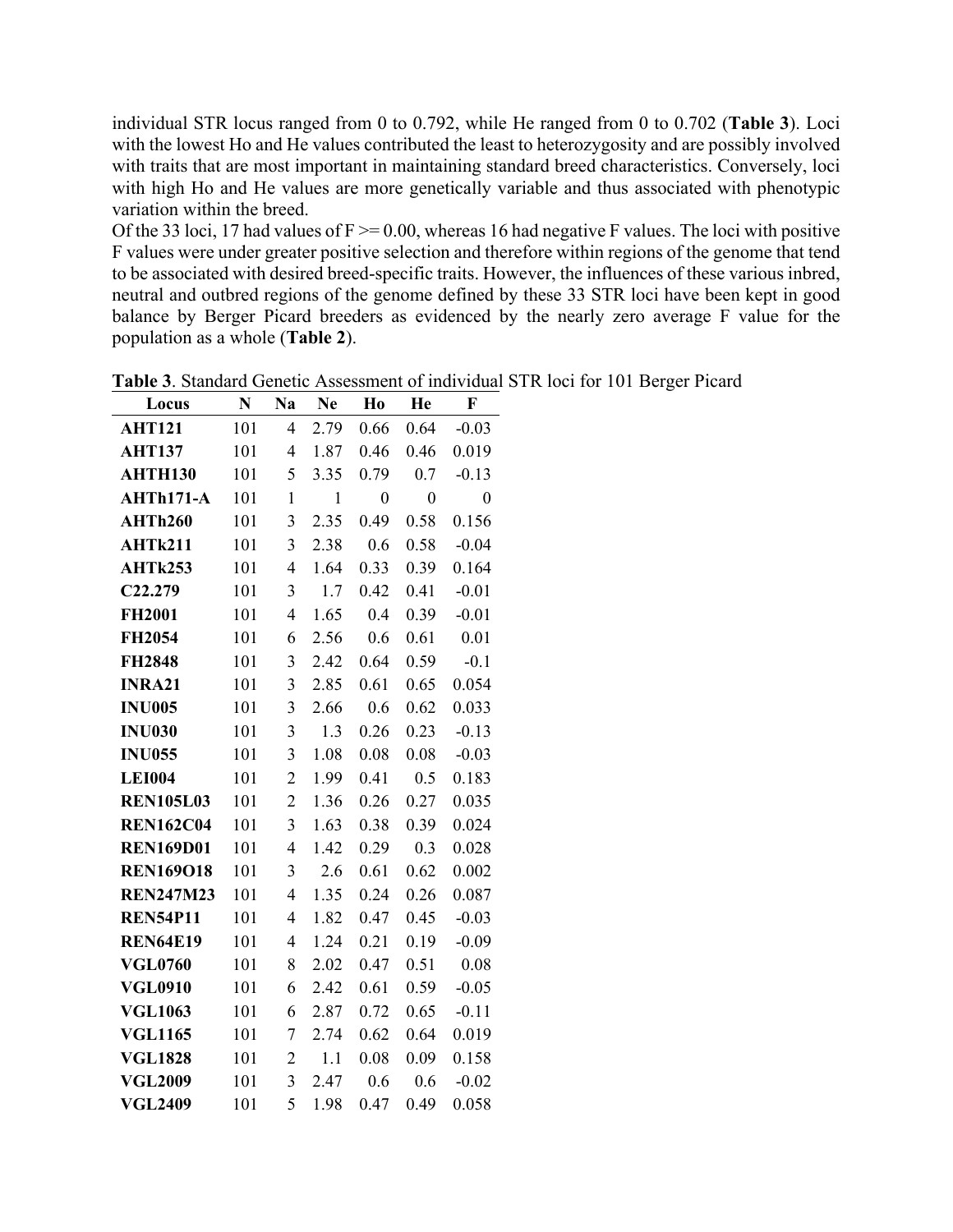| <b>VGL2918</b> | 101  |  | 5 1.91 0.52 0.48 -0.08 |  |
|----------------|------|--|------------------------|--|
| <b>VGL3008</b> | 101. |  | 5 2.39 0.61 0.58 -0.05 |  |
| VGL3235        | 101  |  | 2 1.09 0.09 0.09 -0.05 |  |

#### **D. Differences in population structure as determined by principal coordinate analysis (PCoA)**

PCoA measures the genetic relatedness of individuals in a population. The data is computed in a spherical form, but often presented in the two dimensions that most closely represent its multidimensional form (usually coordinates 1 and 2). The more closely individuals cluster together around the XY axis, the more related they are to each other.

The 101 Berger Picard formed a single population (i.e., a breed) in the PCoA (**Figure 1**). Individual dogs in the group were reasonably dispersed across all four quadrants of the graph, with the exception of three groups that graphed together and are therefore more closely related than the others (red circles). Several other individuals appeared as outliers from the main population, especially on the right side of the PCoA. Therefore, it can be assumed that this group of 101 dogs (except for these three groups) were as unrelated as possible given the low amount of existing genetic diversity in the cohort.



**Figure** 1. PCoA of Berger Picard (n=101) based on alleles and allele frequencies at 33 autosomal STR loci. Three closely related groups of dogs are circled.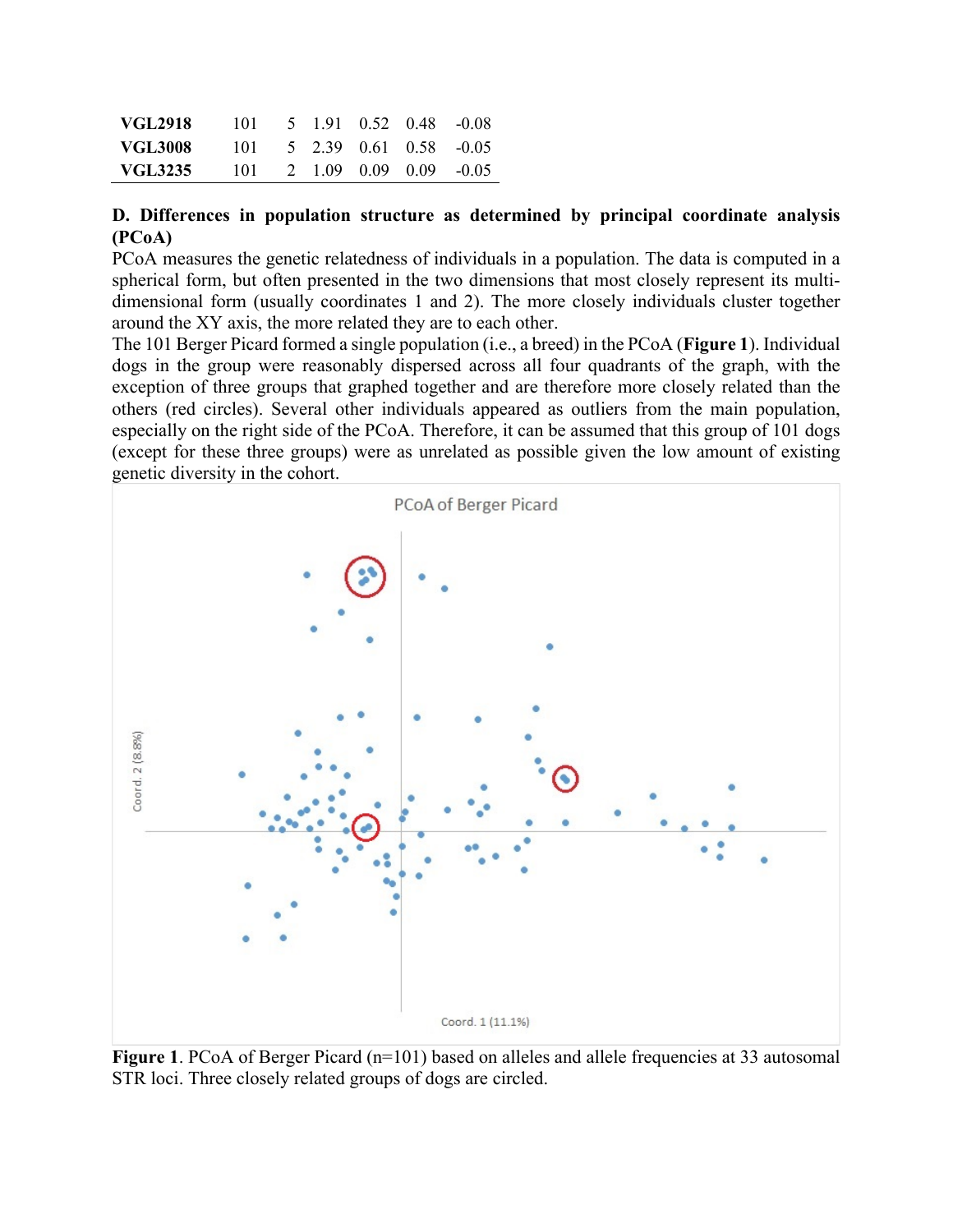The degree of relatedness of individuals within a breed can be further emphasized by comparing the 101 Berger Picard with genetically distinct breeds, such as the Italian Greyhound (**Figure 2**). This comparison shows the two breeds to be genetically distinct, as would be expected. However, this type of comparison also accentuates the degree of relatedness of individuals within a breed by grouping them more closely around the XY axis. The greater genetic diversity of the Italian Greyhounds is also apparent, based on the wider dispersal of individual Italian Greyhounds across the graph.



**Figure 2.** PCoA of Berger Picard (n=101) and Italian Greyhound (n=485, selected at random) based on 33 autosomal STR loci.

# **D. Internal relatedness (IR) of individuals and the population as a whole 1. IR testing**

Genetic assessments such as those presented in Tables 1-3 are indicators of population-wide (mean/average) heterozygosity, and do not reflect the genetic diversity given to individuals by their parents. Internal Relatedness (IR) is a calculation that has been used to determine the degree to which the two parents of an individual dog are related. The IR calculation takes into consideration homozygosity at each locus and gives more importance to rare and uncommon alleles. Rare and uncommon alleles would presumably be present in less related individuals. IR scores of all individuals in a population can be graphed to form a curve ranging from  $-1.0$  to  $+1.0$ . A dog with a value of -1.0 would have parents that are totally unrelated at all 33 STR loci, while a dog with an IR value of +1.0 has parents that are genetically identical at all loci. An IR value of +0.25 would be found among offspring of full sibling parents from a random breeding population. IR values >0.25 occur when the parents of the full sibling parents are themselves highly inbred. The higher the IR value above 0.25, the more closely related are the parents and grandparents of the sibling parents. **Population 1991**<br> **Example 2.** PCoA of Berger Pieard (n=101) and Italian Greyhound (n=485, scloeted at random)<br> **Example 2.** PCoA of Berger Fieard (n=101) and Italian Greyhound (n=485, scloeted at random)<br> **Example 2.** P

**Table 4** summarizes the IR values for the 101 Berger Picard tested. The most outbred dog in the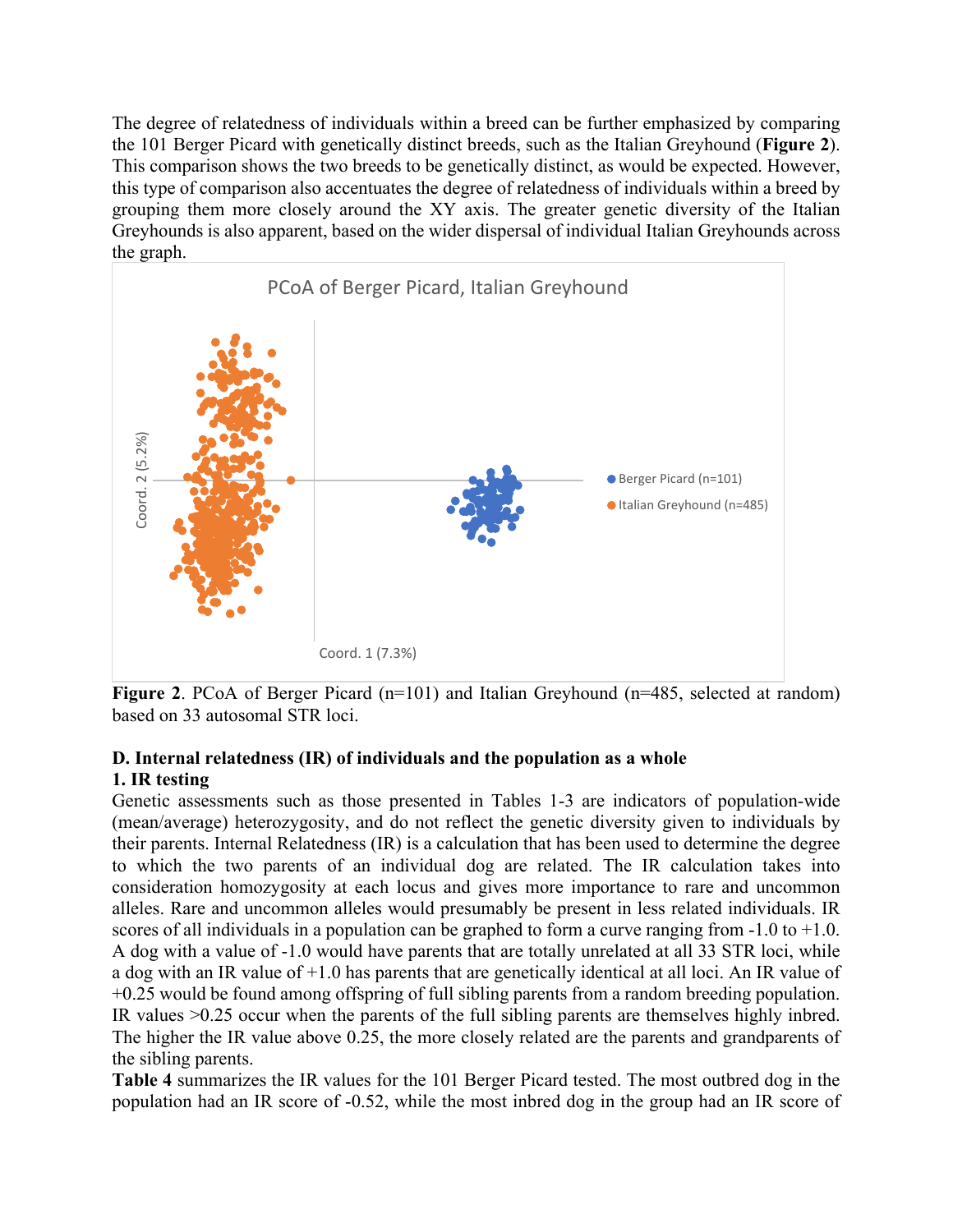0.39. The mean IR score for the cohort was 0.0053. Therefore, this group appeared to contain small and equal proportions of dogs with parents that were as unrelated (most outbred) or related as possible (most inbred) given the genetic makeup of the population. The existence of both highly inbred and outbred individuals is a typical finding for almost all pure breeds of dogs.

Table 4. Internal relatedness (IR) values calculated using allele numbers and frequencies in 101 Berger Picard. The IR values can be adjusted to reflect how these same dogs would score if they were to exist in a large population of village dogs (IRVD).

|               | ΙR        | <b>IRVD</b> |
|---------------|-----------|-------------|
| Min           | $-0.5200$ | 0.1586      |
| 1st Qu        | $-0.1071$ | 0.3678      |
| Mean          | 0.0053    | 0.4813      |
| <b>Median</b> | 0.0124    | 0.4742      |
| 3rd Qu        | 0.1280    | 0.5763      |
| Max           | 0.3937    | 0.7917      |

## **2. Adjusted IR values (IRVD) as a measure of genetic diversity lost during breed evolution from time of origin to the present time.**

The IR values obtained from known alleles and their frequencies can be used to approximate the amount of genetic diversity that has been lost as a breed evolves from its oldest common ancestors to the present day. Village dogs that exist throughout the SE Asia, the Middle East and the Island Pacific region are randomly breeding descendants of dogs from which most modern breeds evolved. The known alleles and their frequencies of a given breed can be compared with the same alleles and their frequency in modern village dogs to yield an adjusted IR score (IR-village dog or IRVD). Therefore, the IRVD score approximates how a Berger Picard's IR score would compare to other village dogs if its parents were also village dogs.

The IR values listed in Table 4 are most easily studied in a graph form (**Figure 3**). The IRVD scores for the 101 Berger Picard (blue line) is shifted to the right of their IR scores. Almost all 101 Berger Picard from this cohort have IRVD values of 0.25 or greater (**Table 4**, **Figure 3**), which means that if they were found among village dogs, they would all be judged offspring of at least full sibling parents. The darkened area in **Figure 3** represents the overlap between IR and IRVD curves (11.7%) and is an estimate of the amount of genetic diversity in present-day randomly breeding village dogs that still exists in contemporary Berger Picard. This amount of genetic diversity is less than one half of the retained genetic diversity (25%) found in the comparison with all canids tested at the VGL to date (section IIB).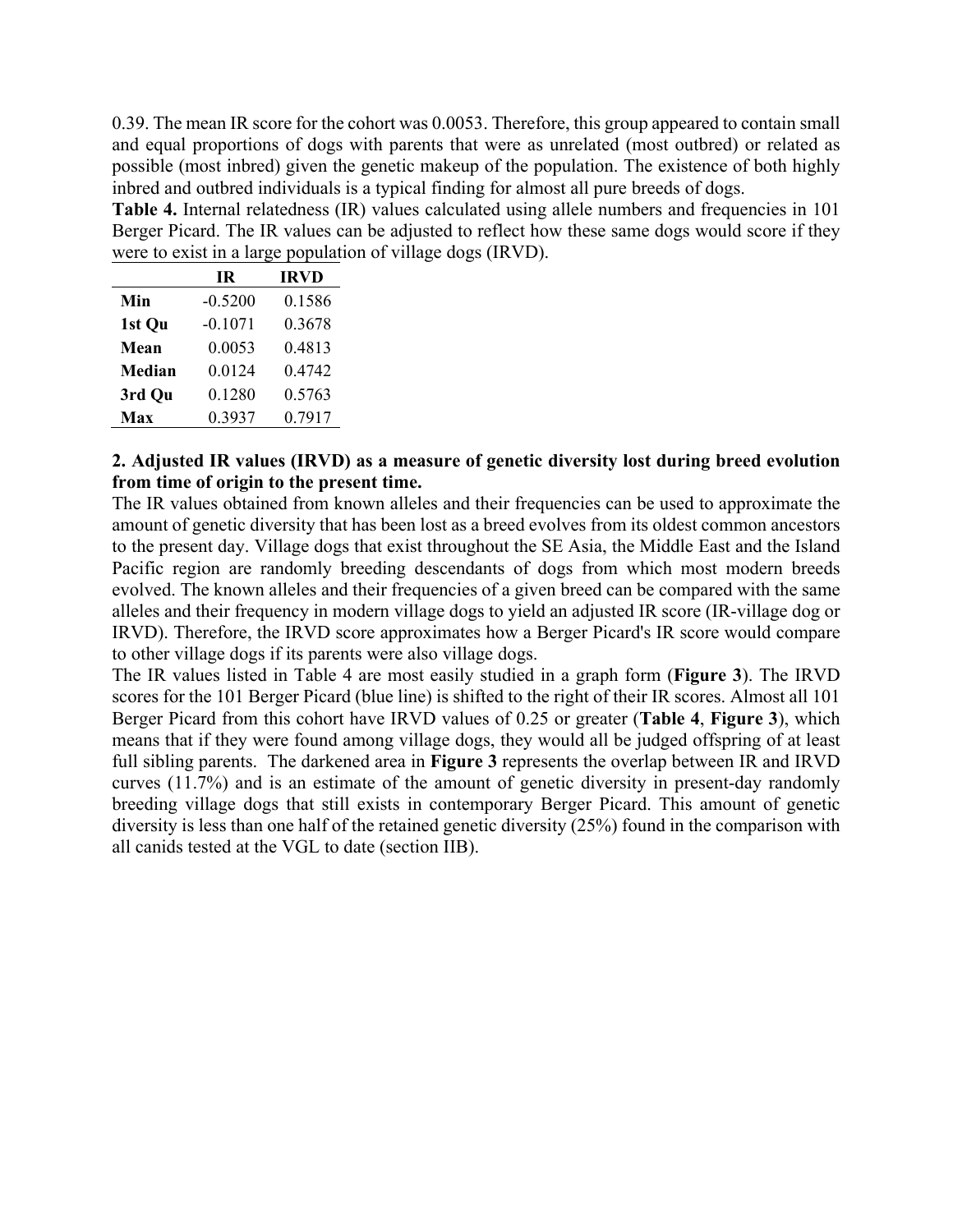

**Fig. 3.** Distribution of IR (red line) and IR-village dog (IRVD) (blue line) values for Berger Picard  $(n=101)$ . The overlap between the curves (gray) represents the degree of allele sharing (11.7%) between Berger Picard and village dogs.

Regardless of reference populations, it is apparent that Berger Picard have retained only a small amount of available canid genetic diversity. The first and greatest loss of diversity probably occurred when founders were selected and after the registry was closed, either in 1863 or from breed restoration after WWII. Further loss of diversity may have occurred from a range of artificial genetic bottlenecks such as geographic isolation, natural and man-made catastrophes, breed refinement, popular sire and dam effects, change in interpretation of breed standard, etc. All these types of genetic bottlenecks have been documented at one time or another in the history of the Berger Picard.

#### **E. DLA class I and II haplotype frequencies and genetic diversity**

The DLA consists of four gene-rich regions that make up a small portion of canine chromosome 12. Two of these regions contain genes that help regulate normal cell- (Class I) and antibodymediated (Class II) immunity. Polymorphisms in these regions have also been associated with abnormal immune responses, which can cause autoimmune diseases, allergies, and resistance/ susceptibility to infectious diseases.

The Class I region contains several genes, but only one, DLA-88, is highly polymorphic (i.e., with many allelic forms) and is therefore most important for immune regulation. Specific alleles at the four STR loci associated with the DLA88 are linked together in various combinations, forming specific haplotypes (**Table 5**). Groups of genes (and consequently their alleles) inherited as a block (rather than singly) are called haplotypes.

The class II region also contains several genes, three of which are highly polymorphic: DLA-DRB1, DLA-DQB1 and DLA-DQA1. Specific alleles at these three STR loci associated with the three class II genes are strongly linked, and often inherited as a single haplotype (**Table 6**). An individual inherits one haplotype from each of the parents. The STR-based haplotype nomenclature used in this breed diversity analysis is based on numerical ranking: class I haplotypes (originally identified in Standard Poodles) are named 1001, 1002, and so on; class II haplotypes are named 2001, 2002, etc. It is common for different dog breeds to share common and even rare haplotypes for these loci, depending on common ancestry.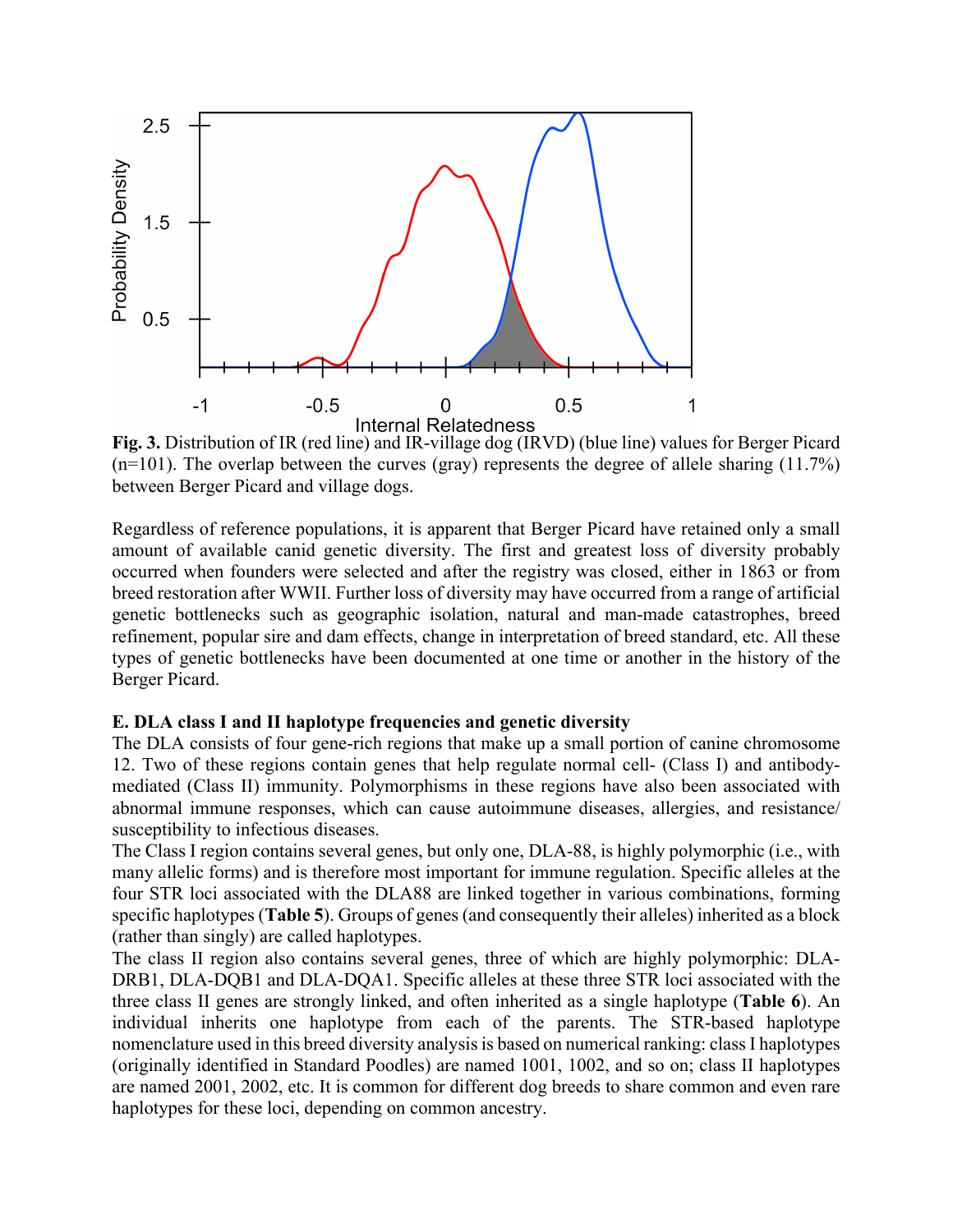## **1. DLA class I and II haplotypes existing in the Berger Picard**

Only two DLA class I and two DLA class II haplotypes were identified in the 101 Berger Picard (**Table 5**). DLAI haplotype 1227 and DLAII haplotype 2067 were both identified in 87% of the dogs tested, and the other two haplotypes occurred at a frequency of 13%. One of the class I haplotypes (1227) was unique to the breed, whereas the three remaining DLA haplotypes were shared with several other breeds (**Table 6**).

The number of DLA class I and II haplotypes (2 and 2) found in these 101 Berger Picard was the lowest found in a dog breed studied to date. It was even lower than breeds with limited genetic diversity such as the Swedish Vallhund (6 and 4, respectively), Shiloh shepherd (7 and 6), Giant Schnauzer (14 and 15), Samoyed (13 and 12) and Shiba Inu (16 and 15). This discrepancy becomes more evident when the number of DLA haplotypes found in Berger Picard is compared to more genetically diverse breeds such as the Golden Retriever (26 and 23) and Miniature Poodle (33 and 23). If these 101 dogs are representative of the breed, it would suggest that a single founder or individuals belonging to a closely related bloodline played a dominant role in breed creation.

**Table 5**. DLA class I and Class II haplotypes identified in Berger Picard and their respective frequencies (n=101).

| <b>DLA1</b> haplotype | <b>STR</b> alleles | <b>Berger Picard</b> |
|-----------------------|--------------------|----------------------|
| 1052                  | 380 372 289 184    | 0.129                |
| 1227                  | 380 372 289 186    | 0.871                |
|                       |                    |                      |
| <b>DLA2</b> haplotype | <b>STR</b> alleles | <b>Berger Picard</b> |
| 2017                  | 343 322 280        | 0.129                |
| 2067                  | 343 322 284        | 0.871                |

# **2. DLA haplotype sharing with other dog breeds**

DLA haplotypes are more conserved than other regions of the genome, and are inherited as blocks of linked genes, one from each parent. Recombination within and between these blocks of genes tends to be low, allowing them to remain mostly unchanged over the generations. Therefore, the DLA haplotypes found in a breed can be used to investigate the founder/founder lines that were used to create a breed, as well as to assess the impact of various founders in subsequent breed evolution.

DLAI haplotype number 1227 is unique to Berger Picard among all breeds tested by the VGL, thus reflecting a unique founder line (**Table 6**). In comparison, the 1052 DLAI haplotype is found in several different breeds tested by the VGL, most commonly in the Shiloh Shepherd and Irish Wolfhound. The 2017 and 2067 DLAII haplotypes are found in several breeds. The 2017 haplotype is particularly common in the Polish Lowland Sheepdog, Shiloh Shepherd, and Magyar Agar, whereas the 2067 haplotype is common in the Shiba Inu.

Given that DLA haplotypes 1227 and 2067 are found at the same frequency (87%) in the Berger Picard cohort, it appears that they are in strong linkage disequilibrium (LD), thus forming a unique (and possibly breed-specific) extended haplotype. Similarly, since haplotypes 1052 and 2017 are found at the same frequency (13%), they are likewise in LD in Berger Picard. DLA haplotype linkage is also found in the Lakeland Terrier, Shiloh Shepherd, and Border Collie (**Table 6**).

**Table 6**. Sharing of specific DLA class I and II haplotypes between Berger Picard (highlighted in blue) and various breeds.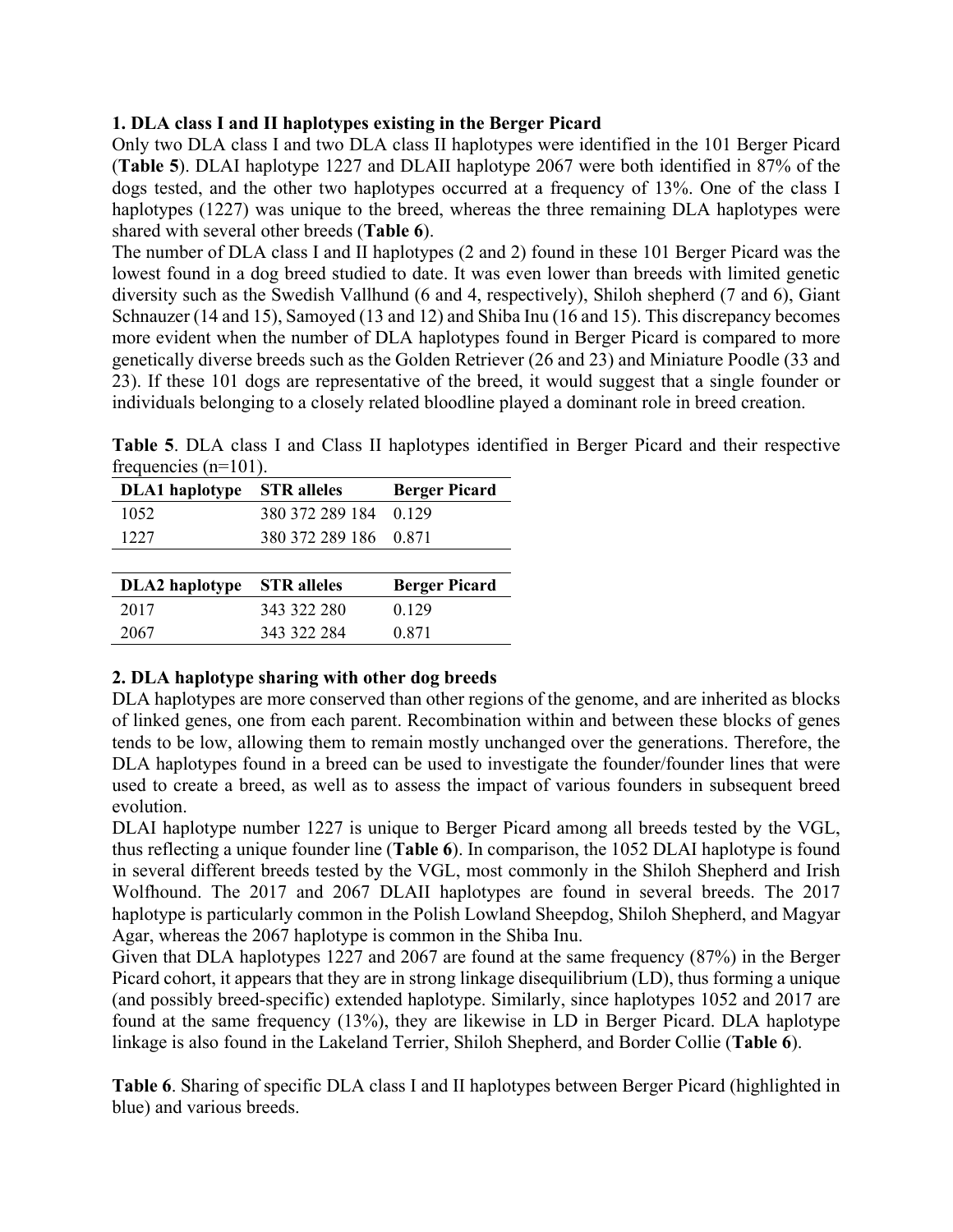|                                           | <b>DLA Class I Haplotype Frequencies</b> |                            |                                         |                                  |                                                             |            |                                        |                                        |        |                                        |          |                                                        |                                           |                            |                                |                                         |                                         |                            |                                    |                                                 |                                |                              |                                   |                    |                      |                            |
|-------------------------------------------|------------------------------------------|----------------------------|-----------------------------------------|----------------------------------|-------------------------------------------------------------|------------|----------------------------------------|----------------------------------------|--------|----------------------------------------|----------|--------------------------------------------------------|-------------------------------------------|----------------------------|--------------------------------|-----------------------------------------|-----------------------------------------|----------------------------|------------------------------------|-------------------------------------------------|--------------------------------|------------------------------|-----------------------------------|--------------------|----------------------|----------------------------|
| <b>DLA1#</b>                              | <b>STR types</b>                         | Rat<br>Terrier<br>$(n=37)$ | Lakeland<br><b>Terrier</b><br>$(n=101)$ | Doberma<br>Pinscher<br>$(n=768)$ | Flat<br>Coated<br>Retriever e (n=546)<br>$(n=599)$          |            | Havanes Shiba Inu Lowland<br>$(n=118)$ | Polish<br>Sheepdo (n=130)<br>$g(n=26)$ | Borzoi | English<br>Bulldog<br>$(n=163)$        | $(n=66)$ | Italian<br><b>Whippet Greyhou</b><br>nd<br>$(n=1001)$  | Shiloh<br>Shepher<br>d, ISSA<br>$(n=218)$ | Magyar<br>Agar<br>$(n=77)$ | English<br>Mastiff<br>$(n=22)$ | American Japanese<br>Akita<br>$(n=142)$ | Akita<br>$n = 432$                      | Blend<br>Akita<br>$(n=59)$ | <b>Berger</b><br>Picard<br>(n=101) | Golden<br><b>Retriever Wolfhou</b><br>$(n=737)$ | Irish<br>nd (n=55)             | Border<br>Collie<br>$(n=54)$ | Miniatur<br>e Poodle<br>$(n=307)$ | Barbet<br>$(n=68)$ | Poodle<br>$(n=3310)$ | Toy<br>Poodle<br>$(n=167)$ |
|                                           | 1052 380 372 289 184 --                  |                            | 0.015                                   | $0.0013 -$                       |                                                             | $0.0055 -$ |                                        |                                        |        |                                        |          | 0.1883                                                 | 0.362                                     | $0.052 -$                  |                                |                                         |                                         |                            | $0.129 -$                          |                                                 | 0.355                          | $0.009 -$                    |                                   |                    |                      |                            |
|                                           | 1227 380 372 289 186 --                  |                            |                                         |                                  |                                                             |            |                                        |                                        |        |                                        |          |                                                        |                                           |                            |                                |                                         |                                         |                            | $0.871 -$                          |                                                 |                                |                              |                                   |                    |                      |                            |
|                                           |                                          |                            |                                         |                                  |                                                             |            |                                        |                                        |        |                                        |          |                                                        |                                           |                            |                                |                                         |                                         |                            |                                    |                                                 |                                |                              |                                   |                    |                      |                            |
| <b>DLA Class II Haplotype Frequencies</b> |                                          |                            |                                         |                                  |                                                             |            |                                        |                                        |        |                                        |          |                                                        |                                           |                            |                                |                                         |                                         |                            |                                    |                                                 |                                |                              |                                   |                    |                      |                            |
| DLA2#                                     | <b>STR types</b>                         | Rat<br>Terrier<br>$(n=37)$ | Lakeland<br><b>Terrier</b><br>$(n=101)$ | Doberma<br>$(n=768)$             | Flat<br>Coated<br>Pinscher Retriever e (n=546)<br>$(n=599)$ |            | Havanes Shiba Inu Lowland<br>$(n=118)$ | Polish<br>Sheepdo (n=130)<br>$g(n=26)$ | Borzoi | English<br><b>Bulldog</b><br>$(n=163)$ | $(n=66)$ | Italian<br>Whippet Greyhou Shepher<br>nd<br>$(n=1001)$ | Shiloh<br>d, ISSA<br>$(n=218)$            | Magyar<br>Agar<br>$(n=77)$ | English<br>Mastiff<br>$(n=22)$ | Akita<br>$(n=142)$                      | American Japanese<br>Akita<br>$n = 432$ | Blend<br>Akita<br>$(n=59)$ | Berger<br>Picard<br>$(n=101)$      | Golden<br><b>Retriever Wolfhou</b>              | Irish<br>$(n=737)$ nd $(n=55)$ | Border<br>Collie<br>$(n=54)$ | Miniatur<br>e Poodle<br>$(n=307)$ | Barbet<br>$(n=68)$ | Poodle<br>$(n=3310)$ | Toy<br>Poodle<br>$(n=167)$ |
|                                           | 2017 343 322 280                         | 0.03                       | $0.035 -$                               |                                  | 0.0008                                                      | $0.0064 -$ |                                        | 0.33                                   | 0.008  | 0.215                                  | 0.25     | 0.2178                                                 | 0.362                                     | 0.455                      | 0.18                           | 0.011                                   | 0.005                                   | 0.017                      | 0.129                              | $0.0407 -$                                      |                                | $0.204 -$                    |                                   | 0.029              | 0.0024               | 0.003                      |
|                                           | 2067 343 322 284                         |                            | $0.015 -$                               |                                  | --                                                          |            | $0.216 -$                              |                                        |        |                                        |          | $0.0005 -$                                             |                                           | -                          |                                |                                         |                                         |                            | $0.871 -$                          |                                                 |                                | 0.009                        | $0.008 -$                         |                    |                      |                            |

## **3. Heterozygosity in the DLA region**

Due to their physical proximity in canine chromosome 12, the seven loci that define the DLA class I and II haplotypes are in stronger LD when compared to other parts of the genome measured by the 33 autosomal STR markers. However, the expectation is that these loci have achieved an equilibrium with other loci in the genome through random mating and/or over time. This assumption can be tested through a standard genetic assessment of each locus (**Table 7**) and across all loci (**Table 8**). The distribution of alleles at the seven loci in the DLA class I and II regions in Berger Picard is unique for any breed tested at the VGL to date. Three of four class I and two of three class II loci were homozygous for a single allele, while only two alleles were identified for the remaining two loci (**Table 7**). Therefore, heterozygosity (Ho and He) and inbreeding coefficients (F) could not be accurately determined for these loci. Although in theory it is possible that the 101 individuals tested herein did not constitute a random representation of the breed, this is highly unlikely given the pattern of diversity demonstrated by standard genetic assessment and PCoA results for the 33 autosomal STRs. The more likely explanation is that the breed was restored from a founder line containing these alleles which existed prior to modern restoration.

**Table 7**. Standard genetic assessment for Berger Picard using each of the 7 STRs in the DLA region.

| Locus          | N   | Na | Ne.  | H <sub>0</sub> | He                | F                 |
|----------------|-----|----|------|----------------|-------------------|-------------------|
| DLA I-3CCA     | 101 |    |      | $_{0}$         | $\mathbf{\Omega}$ | $_{0}$            |
| DLA I-4ACA     | 101 |    |      | $^{(1)}$       | $\Omega$          | $\Omega$          |
| DLA I-4BCT     | 101 |    |      | $\Omega$       | $\Omega$          | $\mathbf{\Omega}$ |
| <b>DLA1131</b> | 101 | 2  | 1.29 | 0.16           | 0.22              | 0.29              |
| 5ACA           | 101 |    |      | $\Omega$       | $\mathbf{\Omega}$ | $\mathbf{\Omega}$ |
| 5ACT           | 101 |    |      | $\Omega$       | $\Omega$          |                   |
| <b>5BCA</b>    | 101 |    | 1.29 | 0.16           | 0.22              | 0.29              |

**Table 8.** Summary of standard genetic assessment for Berger Picard using 7 STRs in the DLA region.

|     | Na I | Ne – | - Ho | -He                                      |  |
|-----|------|------|------|------------------------------------------|--|
|     |      |      |      | <b>Mean</b> 1.29 1.083 0.045 0.064 0.084 |  |
| SE. |      |      |      | $0.17$ $0.049$ $0.027$ $0.038$ $0.05$    |  |

**III. What does this assessment of genetic diversity tell us about contemporary Berger Picard** This study confirmed that the cohort tested constituted a single breed based on alleles and allele frequencies for the 33 autosomal STR loci. However, the estimated amount of retained genetic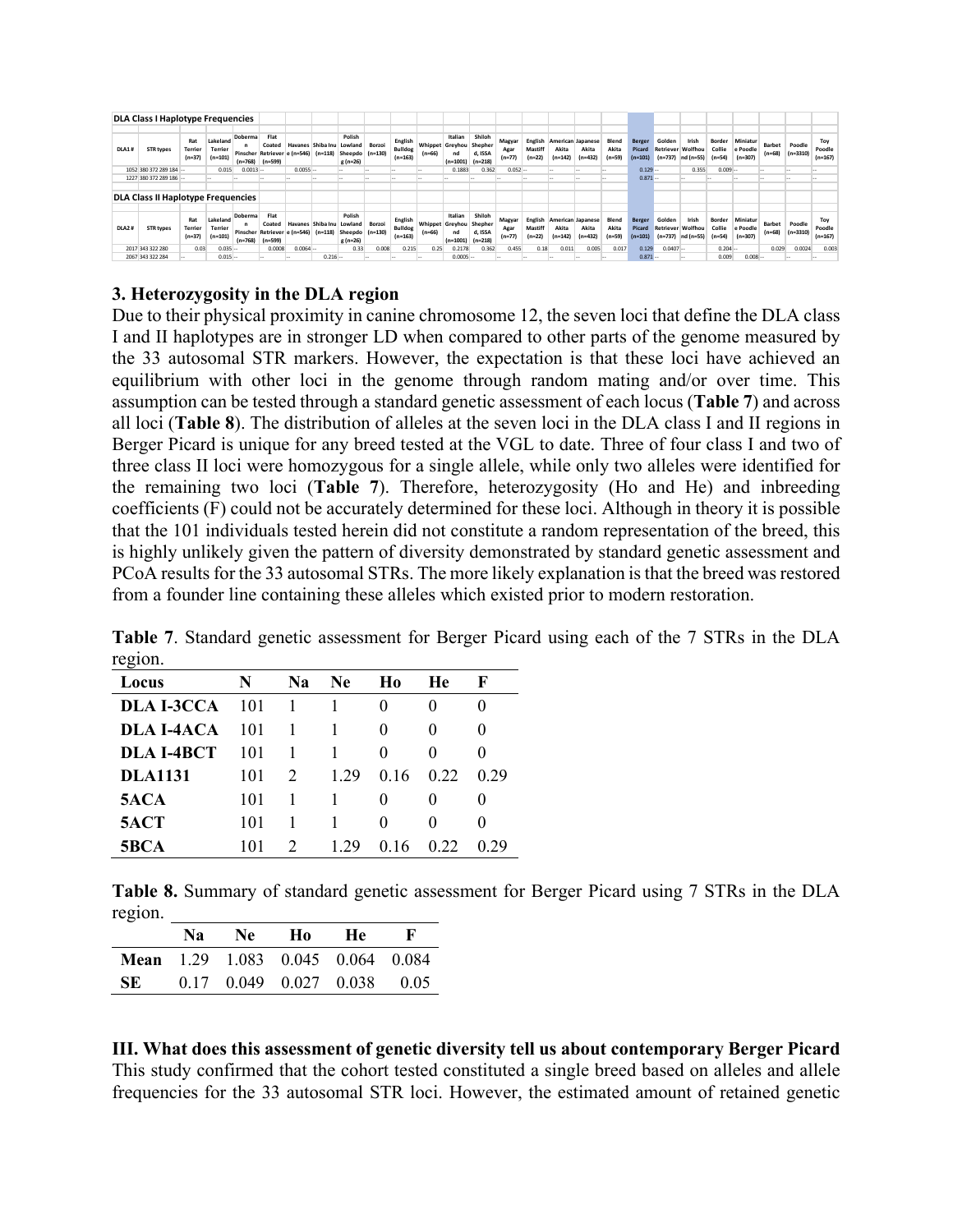diversity for Berger Picard (11.7%) corresponded to approximately half of that of other breeds tested by the VGL (25%). Although this was the lowest diversity of any breed studied to date, breeders have managed the remaining diversity in the best possible manner: standard genetic assessment for heterozygosity and PCoA graphing indicate that the average dog in the population is a product of parents that are as unrelated as possible. However, internal relatedness (IR) scores also show that average values can be misleading, as some individuals were much more inbred or outbred than the breed average.

The most striking finding was the almost total loss of genetic diversity in the DLA regions of the genome. This region is in relatively high linkage, and the two extended haplotypes tend to be inherited by descent, with limited recombination, from each parent. The most likely cause of this pattern of lost DLA diversity is found in the breed history. Registration records showed that Radjah de la Bohème was bred to Wax de la Bohème in early 1950 to produce a fawn male (Yucca des Hauts-Chesnaux) and a brindle female (Yasmina des Hauts-Chesnaux). These two dogs reportedly became important founders of the restored Berger Picard breed [1]. A recent study indicated that the Berger Picard is also closely related to several older Italian herding breeds [6]. Therefore, it can be hypothesized that modern Berger Picard either 1) represent a remnant of a line of dogs that existed prior to the restoration and that shared a unique DLA type resulting from earlier genetic bottlenecks, or 2) result from a very small number of founders that were extensively backcrossed to a specific subpopulation of these founders.

A lack of genetic diversity is not inherently bad, providing the founder population was relatively free of deleterious genetic traits and breeders have been judicious in avoiding a loss or imbalance in the original diversity. This is corroborated by the fact that the breed is surprisingly clear of simple breed-specific heritable disease traits, and enjoys a reasonable lifespan compared to other large dog breeds. The health problems that exist are of a complex genetic basis and are common to many dog breeds and even mongrels [7]. These traits were most likely inherited from generation to generation as dogs underwent intense human-directed artificial selection.

The greatest problems with low genetic diversity often arise when a breed becomes popular as pets, for shows, or both [9-11]. Popularity creates a rapid demand for more dogs, which in turn leads to less attention to proper breeding management practices, and in particular overuse of certain sires. Likewise, showing can often lead to changes in interpretation of breed standards and bouts of inbreeding to modify the desired trait [9]. Such changes often involve popular sires, but also popular dams and related bloodlines. If the gene pool (i.e., number of individuals used for breeding) is small, spontaneous mutations that occur in areas of high selection pressures in the genome can be inadvertently swept up and propagated throughout the breed [9-11].

The extreme lack of genetic diversity in the DLA class I and II regions identified in the Berger Picard cohort in this study is concerning, but its biological meaning for the genetic health of the breed is uncertain. Certain DLA class I and II haplotypes have been associated with specific autoimmune diseases in certain breeds [8], but autoimmune disorders are not seen as a problem in Berger Picard. Therefore, the strongly shared DLA region of Berger Picard does not appear to have a strong negative effect on self/non-self-recognition. Nevertheless, it is important that breeders maintain as much diversity and heterozygosity in the DLA region as possible.

Breeds that lack genetic diversity must be managed much more closely to avoid further loss of diversity, which in turn leads to less leeway to deal with simple recessive or complex polygenic disorders that might arise [10, 11]. Disease mutations are usually autosomal recessive in nature, and in some cases occur in linkage with a region of the genome under strong positive selection for a phenotype that is deemed desirable in the show ring [9-11]. Elimination of such deleterious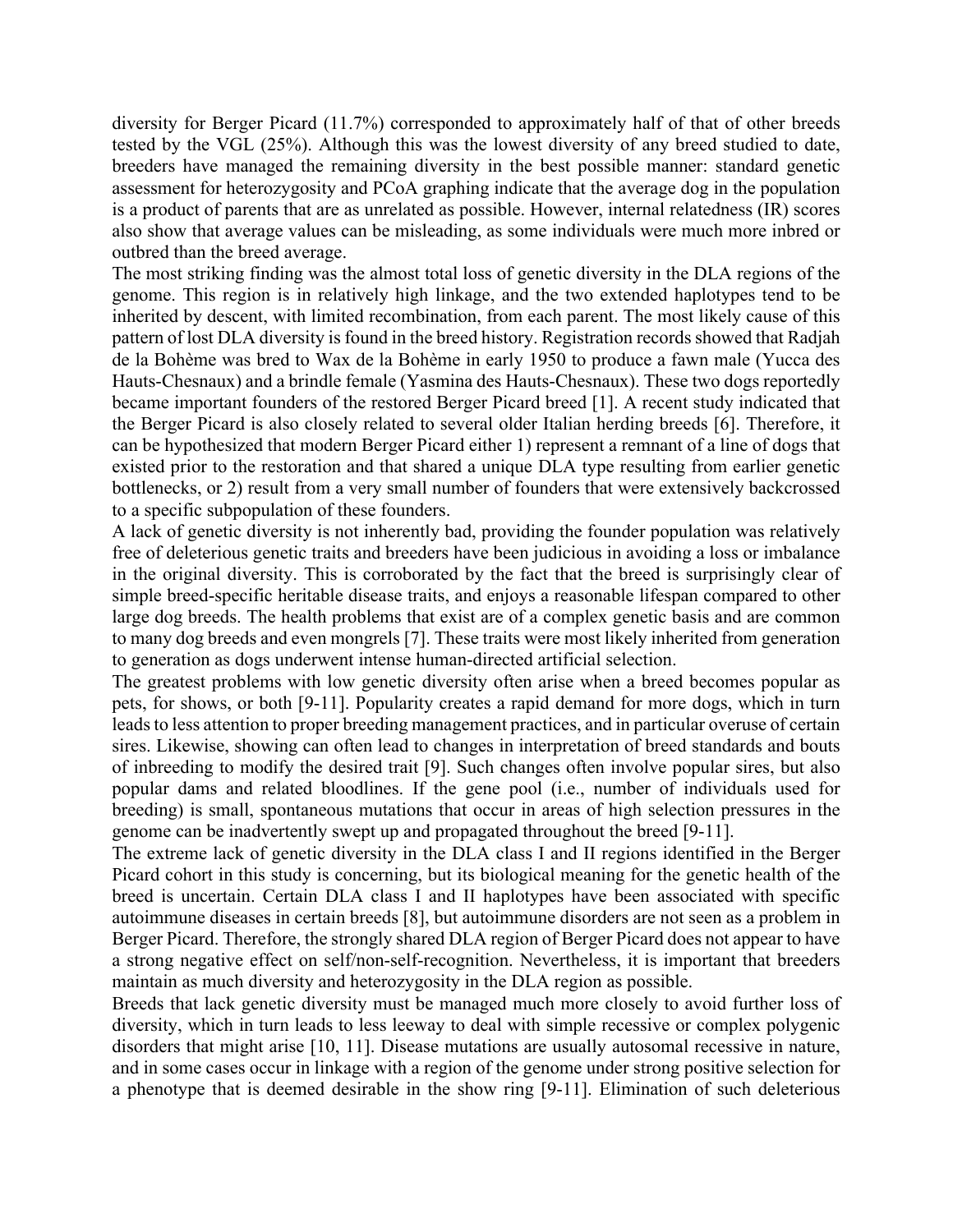mutations through selective breeding may result in loss of genetic diversity, especially when diversity is already limited when compared to other breeds as is the case of Berger Picard [9-11].

# **IV. Health of the Berger Picard**

# **A. Lifespan**

The breed is reasonably long-lived, and mortality from 6 months to five years of age tends to be low [5]. Mortality rises at 6 years of age and peaks around 13 years, with some dogs living 15+ years [5]. The AKC lists the average life expectancy as 12-13 years [2]. Berger Picards are relatively healthy and over 75% of owners reported no significant health problems [5].

# **B. Disease problems of heritable nature**

*1. Orthopedic problems.* Only 9% of owners reported orthopedic problems to the OFA [5]. Eighty percent of Berger Picard registered by the OFA were reported to have normal hips on testing, and 90% had normal elbows [3]. However, clinical signs of hip and elbow dysplasia were reported in only 3.1% and 0.3% of dogs, respectively. Anterior cruciate ligament ruptures were reported in 3.4% of dogs.

*2. Eye disorders.* Eight percent of Berger Picard reported to the OFA had an eye disorder of some type and only 2% manifested retinal dysplasia or retinal atrophy [5]. Progressive retinal atrophy (PRA) is present in the breed and may occur in at least 2 different forms [12]: 1) early onset, with clinical signs beginning to appear at about 3-4 years of age, and 2) late onset form with clinical signs appearing at 8-9 years of age [2]. Berger Picard do not have any of the common mutations for PRA that occur in other breeds. Canine multifocal retinopathy (CMR) has been recognized in the breed [13], but it does not progress to complete blindness as it does in breeds such as Great Pyrenees or Coton de Tulear. A causative mutation for CMR has not been identified in the Berger Picard as in other breeds, but a search is underway [14]. Other eye disorders seen in Berger Picard include punctate and suture line cataracts or opacities; distichiasis, persistent pupillary membranes; ectropion, retinal dysplasia and eye infections (conjunctivitis) [12, 13].

*3. Cancer.* Cancer occurred in 9.3% of Berger Picard reported to the OFA [5]. This appears lower than the 27% average for all pure breeds of dogs and more in the range of small breeds such as the Shetland Sheepdog and Yorkshire and Jack Russell Terriers [6]. The most common forms were hemangiosarcoma, squamous cell carcinoma, lymphoma, gastric and pancreatic carcinoma, and testicular cancer [5].

*4. Allergies and autoimmune diseases.* Allergies (intestinal, skin) and autoimmune disorders occur in Berger Picard at relatively low frequency (7% and 1.4%, respectively) [5]. Symmetrical lupoid onychodystrophy. (SLO) of the nails is a specific form of autoimmune disease seen in Berger Picard and several unrelated breeds and associated with specific DLA class II (DRB1, DQA1, DQB1) haplotypes [15].

*5. Gastrointestinal disorders*. Vague gastrointestinal issues occur with greater than expected frequency and manifested by inappetence, difficulty in maintaining weight and soft stools.

*6. Reproductive issues* [2] **-** The Berger Picard breed is known to be difficult to breed, which may be one of the reasons that it continues to be a rare breed even in its country of origin. Breeders through the years and around the world have reported that some Berger Picard simply refuse to breed. Most of the attention has been focused on the females, who may have either chemical or mechanical issues. Mechanical issues associated with the female Picard is what the French call "Vulve Barree" which translates into a locked vulva or recessed vulva. In the more severe cases, the fur at the tip of the vulva looks as if it was coming right out of the lower part of the belly and looks like a very juvenile vulva. In the case of a completely locked vulva, surgical correction is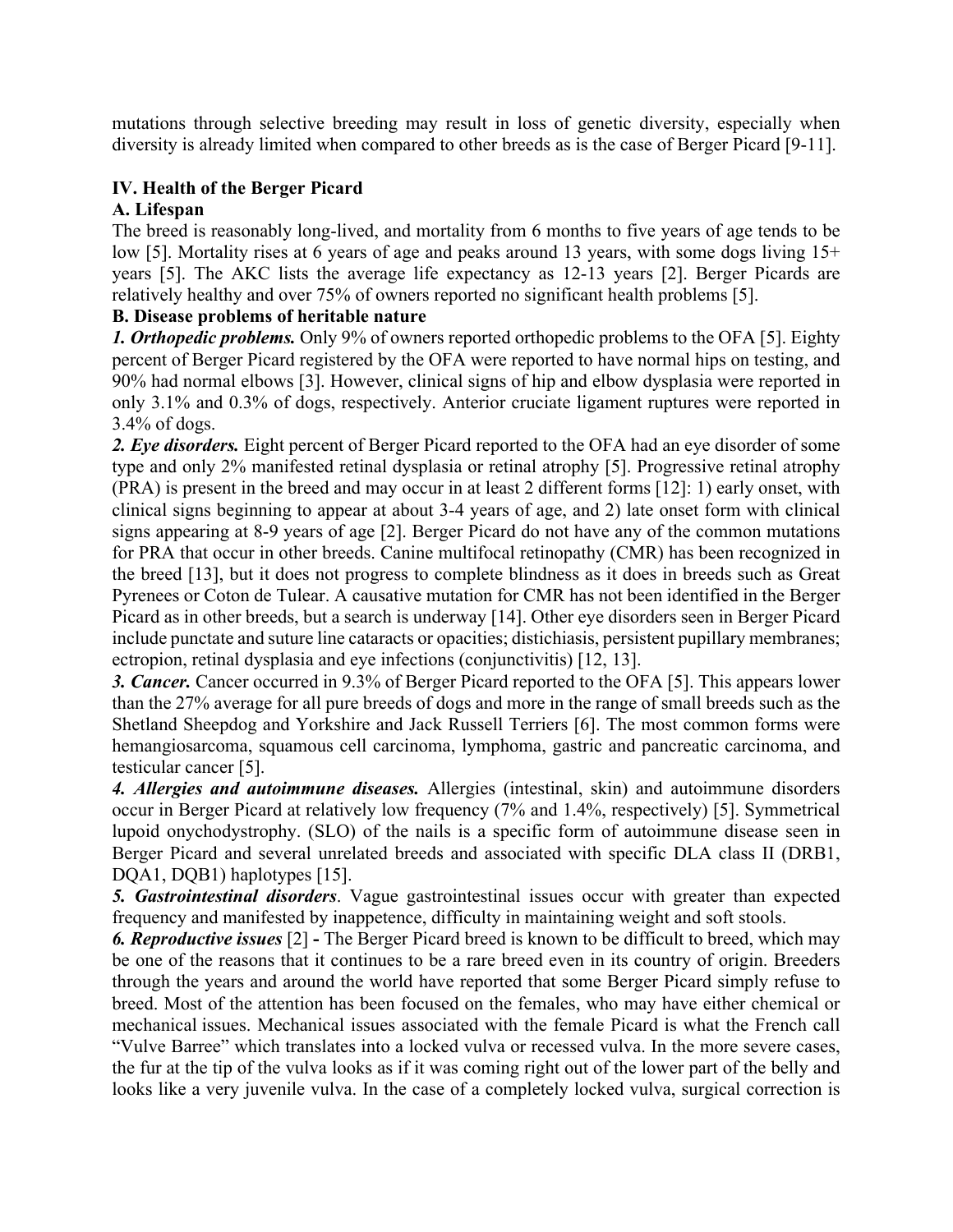required. A second mechanical problem is with vaginal malformations or altered anatomical structures such as imperforate hymen (where the hymen is solid) or dorsoventral septum (where the vagina has a vertical dividing membrane or wall). This congenital issue has been noted by the French club since the 1990's. Vaginal strictures are not visible, which is a good reason for a prebreeding exam. The bitch can have one or many strictures in the form of fibrous bands at the vulvavestibule junction or in the vagina.

Uterine inertia is another reproductive problem of the breed and is either primary or secondary. In primary inertia the cervix may dilate but the uterus never contracts, and the puppies eventually die in utero. If the inertia is not recognized and treated, sepsis can set in and can compromise the ability to breed and, in a worst-case scenario, the health of the mother. Secondary uterine inertia describes when the bitch has gone into labor, delivers one or more pups, and then stops contracting.

# **V. Results of Diversity Testing**

## **A. How will you be given the results of DNA-based genetic diversity testing on your dog?**

After a sample is submitted for genetic testing, the identity of the dog and owner will be replaced by a laboratory barcode identifier. This identifier will be used for all subsequent activities and each owner will be provided with a certificate that reports the internal relatedness, genomic STR genotypes and DLA class I and II haplotypes for the dog(s) tested. The internal relatedness value for the dog being tested is reported in relation to others in the population. The alleles at each of the 33 STR loci are presented as numbers that correspond to those found in **Table 1**. Each locus will have two alleles, which can be different (heterozygous) or the same (homozygous). Each allele is inherited from one of the parents. Dogs from closely related parents will be homozygous for more alleles at each locus, or in regions of the genome that are under strong positive selection for phenotypic trait or traits mostly favored in the breed. Dogs with a predominance of rare (i.e., low frequency) alleles will be more distantly related to the bulk of the population than dogs that have a predominance of common (i.e., high frequency) alleles. A sample genetic diversity report is shown below.



#### **B. What should you do with this information?**

The use of DNA for testing genetic diversity in the Berger Picard has confirmed that the breed lacks genome-wide genetic diversity as well as in the DLA region, most likely resulting from a small number of related founders or founder lines used to create the breed. This circumstance is surprisingly like that of the Cheetah, a species made up of individuals that share 95% of their genomes and almost all the MHC class II genes [16]. This sharing was a result of two distinct artificial bottlenecks that occurred in ancestors of the modern Cheetah >100,000 and 11,084-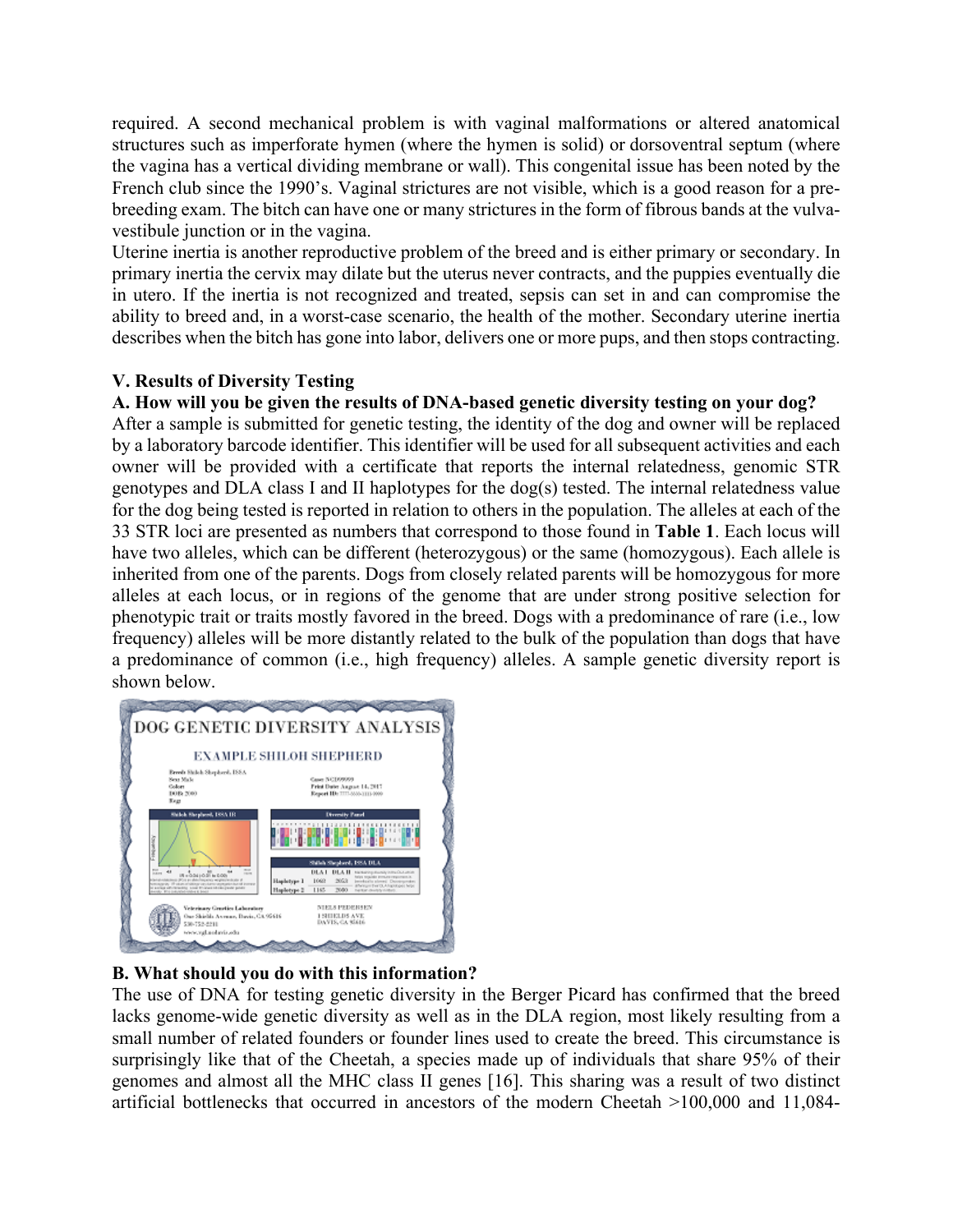12,589 years ago (as opposed to tens or hundreds of years ago as in the Berger Picard). Nonetheless, this bottleneck has not doomed either the Cheetah or the Berger Picard. However, the low amount of genetic diversity means that both the Cheetah [13] and the Berger Picard will have to be much more carefully managed than species or breeds with large amounts of genetic diversity (such as the Golden Retriever or the Standard Poodle, for example). Therefore, it is important to closely monitor existing diversity into the future. In the meantime, searches should continue for dogs with the desired breed phenotype but that have different genotypes; this way, the existing gene pool can be increased. We believe that this can be most accurately done with DNA testing as a supplement to in-depth pedigrees. If the breed were to consider increasing genetic diversity by further genetic introgressions, DNA testing of dogs intended for such introgressions would also be essential to preclude deleterious mutations and to assure that the added DNA is properly incorporated into the existing population.

The goal for breeders should be to continue to produce puppies with IR scores lower than zero, and with time, even lower scores. Although most of the individuals tested in this study were randomly bred, small subpopulations of dogs were found to be more inbred or outbred than the cohort at large. This finding can provide breeders with tools to better balance genetic diversity in Berger Picard. Mates should be preferably selected to avoid homozygosity at any genomic loci or DLA class I and II haplotype; moreover, mating of dogs with less common genomic alleles or DLA haplotypes is encouraged. Maintaining existing genomic diversity will require using IR values of potential mates based on the 33 STR loci to assure puppies of equal or greater overall diversity, like what is being done by many Standard Poodle breeders. However, because IR values reflect the unique genetics of each individual, they cannot be used as the primary criterion for selecting ideal mates. Mates with identical IR values may produce puppies significantly more or less diverse than their parents. Conversely, breeding dogs with high IR values (providing they are genetically different) may produce puppies with much lower IR scores than either parent. A mating between a dog with a high IR value and one with low IR value, providing the latter has few alleles and DLA haplotypes in common, will produce puppies much more diverse than the highly inbred parent. Breeders should also realize that a litter of puppies could have a wide range of IR values, depending on the comparative contributions of each of the parents. The more genetically diverse and different the parents, the greater the range of IR values in their offspring.

The next step is to compare the DLA class I and II haplotypes of the mates. You want to avoid breeding dogs that will produce puppies homozygous for the same haplotypes; once again, less common haplotypes may increase breed diversity in relation to common ones. However, the extreme lack of genetic diversity in the DLA region of Berger Picard limits the extent of success of this approach, as well as its benefit to the breed.

Breeders who would like to predict the genetic outcome of puppies of certain sires and dams, should screen them for genetic differences in alleles and allele frequencies for the 33 genomic STR loci. Rare alleles should be favored over common ones. This information is included on all certificates and on the breed-wide data found on the VGL website.

Puppies should be tested for their IR values, which will reflect the actual genetic impact of each parent on internal diversity. Considerations of mate choices for genetic diversity should be balanced with other breeding goals but maintaining and/or improving genetic diversity in puppies should be paramount.

Results from this study can also contribute the genetic information from Berger Picard to a web repository. This information could be incorporated into a mate selection online service that will